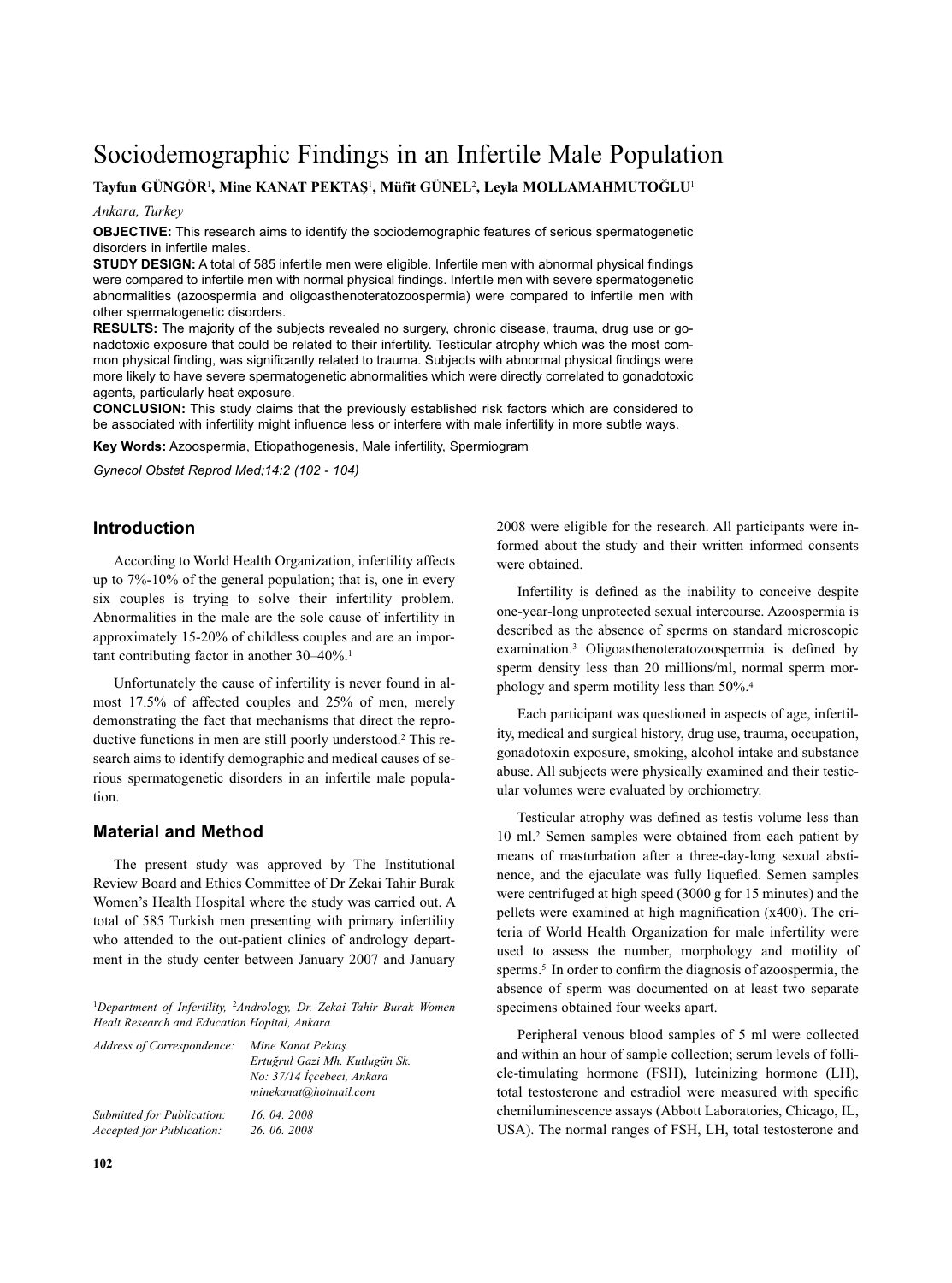estradiol were accepted to be within 4.60 to 12.40 mIU/ml, 4.00 to 12.00 mIU/ml, 2.80 to 8.00 ng/dl and 10.00 to 60.00 pg/ml respectively.

Infertile men who were diagnosed with abnormal physical findings were compared with infertile men who had normal physical findings. Moreover infertile men with severe spermatogenetic abnormalities (azoospermia and oligoasthenoteratozoospermia) were compared with infertile men who have less severe spermatogenetic disorders or who have normospermia in the same aspects.

Collected data were analyzed by computerized Statistical Package for Social Sciences (SPSS for Windows, Version 11.0, SPSS Inc. USA). Pearson's chi-square and Fisher's exact tests were used to test the relations between demographic and medical features of the patients and their physical findings and spermiogram results. Mann-Whitney test was applied to identify the correlations between physical findings, spermiogram results, hormone levels and duration of infertility. The p values less than 0.05 were considered to be statistically significant.

## **Results**

The mean age of the study population was 32.3 years (range: 24-51 years). The majority of the subjects (90.1%) primary infertility with an average duration of 7.6 years. Approximately half of the subjects (41.1%) had undergone scrotal surgery including orchiopexy, orchiectomy, varicocelectomy and abscess drainage.

#### Gynecology Obstetrics & Reproductive Medicine 2008; 14:2 **103**

The predominance of the subjects (91.4%) had no chronic diseases that could be related to infertility. The rest of the subjects had systemic diseases such as vasculitis (including Behçet's disease and diabetes mellitus), asthma bronchiale, tuberculosis, malignancies (including testis tumor and Hodgkin's disease), and psychiatric disorders. 87.5 % of these patients did not use any medication routinely.

The generality of the participants (98.3%) did not experience any trauma. Although %67.7 of the patients did not show off any occupational risk associated with infertility, 32.3 % of the subjects were found to be exposed to the occupational gonadotoxins including heat, pesticides and other industrial chemicals for an average of 7.4 years. Four out of 585 men were exposed to chemotherapeutics while being treated for Hodgkin's disease.

An important fraction of the participants (34.4 %) had a habit of smoking (one package/day for 13.4 years in average). 7.9% of the subjects regularly consumed alcohol (two glasses/day for 10.1 years in average). Only one subjects claimed abusing hashish for two years.

Physical examination was normal in 32.5% of the study population. Testicular atrophy was the most frequent (53.2%) abnormal physical finding, followed by varicocele accompanied with testicular atrophy (11.8%). Abnormalities in physical examination were significantly correlated with trauma, duration of alcohol consumption and severe spermatogenetic disorders such as azoospermia and oligoasthenoteratozoospermia (Table 1).

*Table 1: Clinical Features in Subjects with Normal and Abnormal Physical Findings*

|                                         | <b>Normal Findings</b> | <b>Abnormal Findings</b> |         |
|-----------------------------------------|------------------------|--------------------------|---------|
|                                         | $(n=190)$              | $(n=395)$                | р       |
| Age (years)                             | $34.3 \pm 6.7$         | $31.4 \pm 5.8$           | 0.88    |
| Primary infertility                     | 171 (90.0%)            | 356 (90.1%)              | 0.96    |
| Duration of infertility                 | $7.7 \pm 0.5$          | $7.6 \pm 0.3$            | 0.81    |
| Chronic diseases                        | 17 (8.9%)              | $33(8.4\%)$              | 0.88    |
| Surgery history                         | 80 (42.1%)             | 160 (40.5%)              | 0.80    |
| Trauma history                          | $1(0.5\%)$             | $9(2.3\%)$               | $0.04*$ |
| Drug use                                | 24 (12.6%)             | 49 (12.4%)               | 0.89    |
| Smoking habit                           | 64 (33.7%)             | 137 (34.8%)              | 0.86    |
| Duration of smoking (years)             | $13.4 \pm 1.1$         | $12.9 \pm 0.7$           | 0.88    |
| Alcohol consumption                     | $11(5.8\%)$            | $35(8.9\%)$              | 0.22    |
| Duration of alcohol intake (years)      | $13.2 \pm 1.9$         | $8.4 \pm 0.9$            | $0.03*$ |
| Gonadotoxin exposure                    | 60 (31.6%)             | 129 (32.7%)              | 0.80    |
| Duration of gonadotoxin exposure(years) | $12.1 \pm 1.0$         | $11.6 \pm 0.8$           | 0.79    |
| Duration of occupation (years)          | $12.6 \pm 1.1$         | $11.8 \pm 0.7$           | 0.58    |
| Azoospermia                             | 49 (25.8%)             | 217 (54.9%)              | $0.03*$ |
| FSH (mIU/mI)                            | $8.7 \pm 0.6$          | $16.9 \pm 0.4$           | $0.01*$ |
| $LH$ (mIU/mI)                           | $6.9 \pm 0.4$          | $9.2 \pm 0.5$            | $0.01*$ |
| Total testosterone (ng/dl)              | $18.3 \pm 7.7$         | $12.7 \pm 3.4$           | 0.06    |
| Estradiol (pg/ml)                       | $30.3 \pm 0.9$         | $30.9 + 2.1$             | 0.28    |

*\* p<0.05 is considered to be statistically significant.*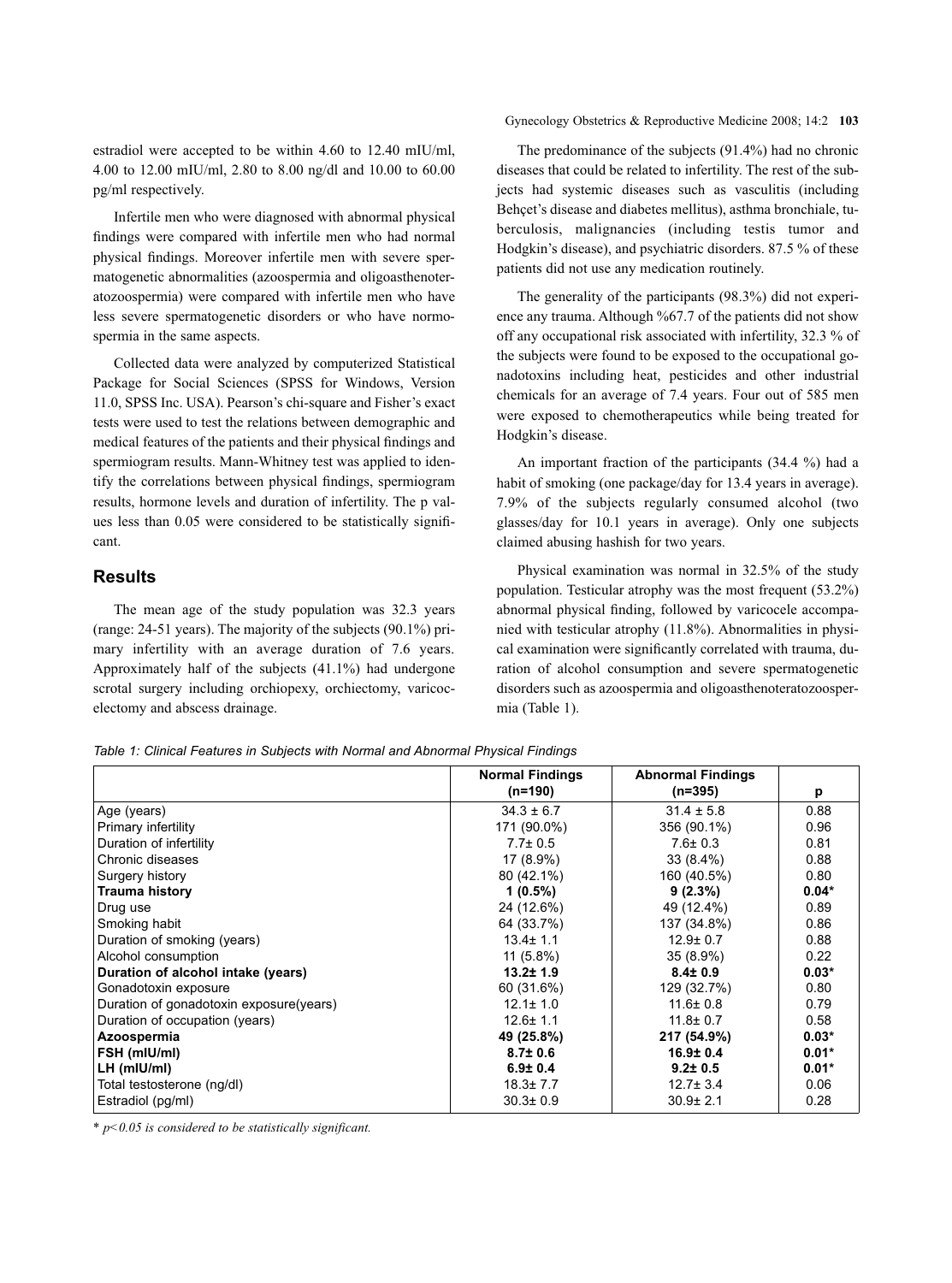**104** Güngör et al.

The spermiogram studies resulted in severe spermiogram disorders (azoospermia and oligoasthenoteratozoospermia) in respectively 45.5% and 38.6% of subjects. Severe spermatogenetic disorders were observed significantly more in subjects with primary infertility, in subjects exposed to gonadotoxins and also in subjects diagnosed with abnormal physical findings. Severe spermiogram disorders are directly correlated with the duration of alcohol intake whereas inversely correlated with duration of infertility (Table 2).

is a remarkable heterogeneity of semen characteristics within the examined groups, differing from azoospermia to polyzoospermia. <sup>8</sup> Pasqualotto et al proved that sperm concentration and motility decrease and FSH levels increase with age, especially above the age of 45. Thus, the ageing effect should be considered when proposing standard values for semen characteristics in routine semen analysis. <sup>9</sup> However age could be statistically correlated with neither physical findings or spermiogram results in the present study.

|                                         | <b>tSevere Disorders</b> | <b>Other Disorders</b> |         |
|-----------------------------------------|--------------------------|------------------------|---------|
|                                         | (n=492)                  | $(n=93)$               | р       |
| Age (years)                             | $31.7 \pm 4.3$           | $35.5 \pm 2.7$         | 0.66    |
| <b>Primary infertility</b>              | 459 (93.3%)              | 68 (73.2%)             | $0.01*$ |
| Infertility duration (years)            | $6.4 \pm 0.6$            | $7.9 \pm 0.3$          | $0.01*$ |
| Trauma history                          | $8(1.6\%)$               | $2(2.2\%)$             | 0.44    |
| Chronic diseases                        | 41 (8.3%)                | 9(9.7%)                | 0.88    |
| Surgery history                         | 196 (39.8%)              | 44 (47.3%)             | 0.76    |
| Drug use                                | 60 (12.2%)               | 13 (14.0%)             | 0.66    |
| Smoking habit                           | 168 (34.1%)              | 33 (35.4%)             | 0.88    |
| Duration of smoking (years)             | $13.6 \pm 1.5$           | $12.8 \pm 0.6$         | 0.69    |
| Alcohol consumption                     | 38 (7.7%)                | $8(8.6\%)$             | 0.81    |
| Duration of alcohol intake (years)      | $13.6 \pm 1.8$           | $9.3 \pm 1.1$          | $0.02*$ |
| Gonadotoxin exposure                    | 139 (28.3%)              | 50 (54.1%)             | $0.01*$ |
| Duration of gonadotoxin exposure(years) | $10.5 \pm 1.1$           | $12.1 \pm 0.7$         | 0.34    |
| Duration of occupation (years)          | $10.7 \pm 1.1$           | $12.3 \pm 0.7$         | 0.29    |
| Abnormal physical examination           | 358 (72.7%)              | 37 (39.2%)             | $0.01*$ |
| FSH (mIU/mI)                            | $8.6 \pm 1.3$            | $15.1 \pm 0.7$         | $0.01*$ |
| LH (mIU/mI)                             | $5.6 \pm 0.5$            | $8.8 \pm 0.4$          | $0.01*$ |
| Total testosterone (ng/dl)              | $24.6 \pm 1.7$           | $13.4 \pm 3.2$         | $0.02*$ |
| Estradiol (pg/ml)                       | $31.2 \pm 1.4$           | $30.7 \pm 1.6$         | 0.21    |

*Table 2: Clinical Features in Subjects with Severe and Other Spermiogram Disorders*

Aziz et al diagnosed varicocele in 31% of patients, 7.4% of whom had idiopathic infertility. <sup>10</sup> Ghazzal from Jordan reported that 3.0% of a randomized male population had inguinal hernia; 0.5% had undescended testis; 1.9% had hypospadias; 2.7% had varicocele. <sup>11</sup> Although testicular atrophy was the most frequent (53.2%) abnormal physical finding, the majority of subjects did not reveal any infectious or chronic disease that can be related to testicular atrophy in the present study.

Inguinal hernia repair, renal transplantation, orchiopexy and other types of retroperitoneal and scrotal surgery are associated with risks for unrecognized injury to the neural

*†Severe spermiogram disorders include azoospermia and oligoasthenoteratozoospermia*

*\* p<0.05 is considered to be statistically significant*

The mean concentrations of FSH, LH, prolactin, total testosterone and estradiol were computed to be 14.51 mIU/ml, 8.53 mIU/ml, 16.00 ng/ml, 2.82 ng/dl and 30.71 pg/ml respectively. FSH, LH, prolactin, total testosterone and estradiol levels were found to be normal in 58.2%, 63.1%, 98.2%, 76.3% and 97.7% of the participants. Subjects with abnormal physical findings or severe spermatogenetic disorders had significantly higher FSH, LH and lower total testosterone levels when compared to other spermatogenetic disorders.

#### **Discussion**

Although fertility in men appears to decline as age increases, the effects of age are much less obvious compared to women. <sup>6</sup> Yet the available evidence indicates that pregnancy rates decrease and time to conception increases as male age increases. 7

In a study done by Merino et al, sperms with abnormal morphology and percentage of progressive motility were found in patients who are over 40 years of age. However there

pathways which might contribute to infertility by causing ejaculatory dysfunction. <sup>12</sup> Although 41.1% of the subjects had undergone genitourinary surgery, surgery was irrelevant to either spermiogram disorders or physical abnormalities.

Many commonly encountered drugs such as anabolic steroids, anti-metabolites, estrogens, testosterone and anti-androgens are potential hazards to male reproduction [13]. Antibiotics including sulfasalazine, erythromycin and tetracyclines and anti-epileptic agents also harm testicular tissue. 14 Chemotherapeutics and especially MOPP (mechlorethamine, vincristine, procarbazine, and prednisolone) regimen used to treat Hodgkin's disease diminish male fertility by interfering with testicular functions. <sup>15</sup> Drug use was uncorrelated with neither physical abnormalities or spermiogram disorders.

A modest increase in scrotal temperature can adversely affect spermatogenesis, and a febrile illness can result in transient but dramatic decrease in sperm density and motility.<sup>16</sup> Environmental sources of heat, including tight-fitting underclothing, hot baths and sedentary occupations might decrease fertility.<sup>17</sup>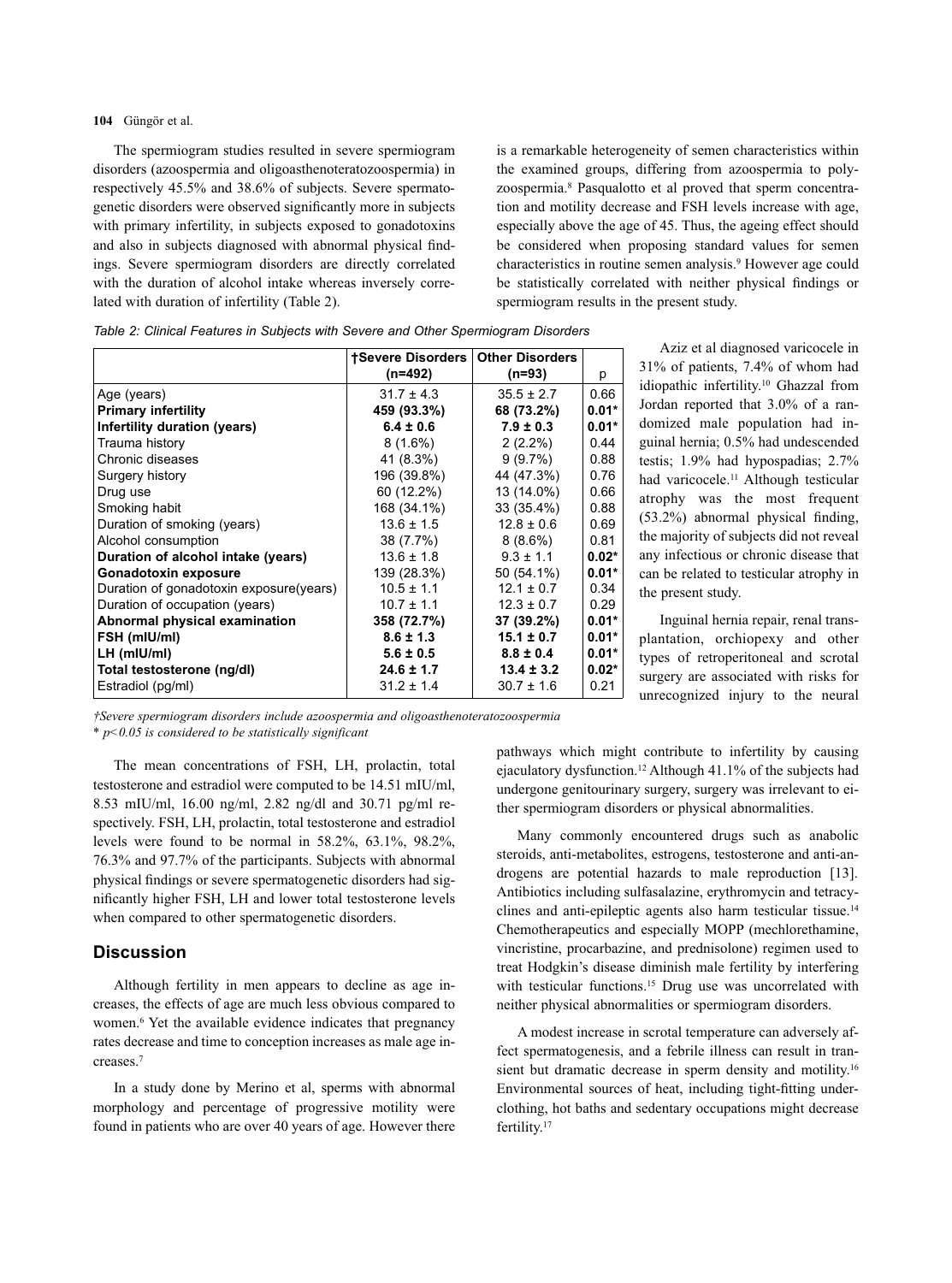The human data on the relationship of semen quality with phthalate and pesticide exposure are limited and do not currently allow for a definitive conclusion. <sup>18</sup> Adult exposure to persistent organochlorine pollutants and hydrocarbons at high ranges might be associated with impaired sperm motility.<sup>19</sup> Exposure to heavy metals, especially lead, in transport and communication industry can interfere with spermatogenesis. 20

Lee et al. reported no close correlation between male infertility and either occupation or age. <sup>21</sup> Although the study was conducted in a Chinese infertile male population similar to that of the present study in aspects of age, duration of infertility and spermiogram disorders; occupational heat exposure was significantly more common in Turkish men with severe spermatogenetic disturbances. It may be concluded that young men working in food, transport, agriculture and heavy industries are under utmost risk for severe spermatogenetic disorders as they are continuously exposed to heat.

Nicotine is proved to be a potent pro-oxidant to the biological samples like spermatozoa and is able to alter the fertility potential of men by inducing the membrane impairment, changing the sperm morphology and motility, and also inducing DNA fragmentation.<sup>22</sup> Both chronic alcohol intake<sup>23</sup> and cocaine abuse24 has been shown to impair sperm parameters. Moreover Aziz et al. demonstrated no associations between various risk factors (occupation, race, religion and smoking) and the etiologies of infertility. <sup>10</sup> Buiatti et al. found that azoospermia and oligozoospermia were unconcerned with coffee consumption, alcohol intake, smoking, X-ray exposure, socioeconomic status and educational level. 25

The present study also shows that smoking does not statistically correlate with either critical spermiogram defects or abnormal physical findings. However alcohol intake seems to be related to both abnormal physical findings and serious spermatogenetic disturbances. Smoking may exert subtle effects which impair male infertility over a long period of time.

Although there are many studies in the literature that proves the almost certain relations among certain drugs, smoking, febrile or vasculitic diseases, genitourinary or surgery, abnormal physical findings and spermiogram disorders; no similar statistical correlation could be established the present study. Instead, trauma and duration of alcohol intake seem to be responsible for abnormal physical findings whereas type of infertility, duration of alcohol intake and heat exposure seem to be statistically correlated with severe sperm disorders.

Subjects diagnosed with primary infertility and abnormal physical findings had azoospermia and oligoasthenoteratozoospermia significantly more. The subjects diagnosed with primary infertility and abnormal physical findings also had significantly higher levels of gonadotropins, possibly indicating primary testicular failure.

Gynecology Obstetrics & Reproductive Medicine 2008; 14:2 **105**

The present study claims that the previously established, infertility-associated risk factors such as age, smoking, chronic diseases or surgery might not be as influential or might affect male infertility in more concealed aspects. Further clinical trials are required to explain the sophisticated etiopathogenesis of infertility.

# **Bir İnfertil Erkek Popülasyonunda Sosyodemografik Bulgular**

Tayfun GÜNGÖR, Mine KANAT PEKTAŞ, Müfit GÜNEL Leyla MOLLAMAHMUTOĞLU

*Ankara, Türkiye*

İnfertil erkeklerde görülen ciddi sperm üretim bozukluklarının ilişkili olduğu sosyodemografik özelliklerin belirlenmesi amaçlanmaktadır.

Androloji birimine başvuran 585 infertil erkek çalışma kapsamına alındı. Anormal fizik muayene bulgusu saptanan infertil erkeklerle fizik muayenesi normal olan infertil erkekler karşılaştırıldı. Ayrıca ciddi spermiogram bozukluğu (azospermi ve oligoastenoteratozospermi) olan infertil erkeklerle diğer spermiogram bozukluklarının belirlendiği infertil erkekler kıyaslandı.

Katılımcıların çoğu, infertiliteye neden olabilecek cerrahi girişim, kronik hastalık, travma, ilaç kullanımı veya gonadotoksin maruziyeti öyküsü olmayan primer infertil erkeklerdi. En sık saptanan fizik muayene bulgusu olan testiküler atrofi ile travma arasında anlamlı bir ilişki vardı. Ciddi spermiogram bozuklukları olarak kabul edilen azospermi ve oligoastenoteratozospermi, anormal fizik muayene bulguları ve gonadotoksin (özellikle ısı) maruziyetiyle yakından ilişkiliydi.

Literatürde yer alan benzer çalışmalarda, erkek infertilitesiyle ilişkili olduğu öne sürülen yaş, sigara tüketimi ve cerrahi gibi etkenlerin düşünüldüğü kadar etkili olmadığı veya diğer olası etmenlerle birlikte etkinlik gösterdiği öne sürülmüştür.

**Anahtar Kelimeler:** Azospermi, Erkek infertilitesi, Etyopatogenez, Spermiogram

#### **References**

- 1. Brehm R, Steger K, Regulation of Sertoli cell and germ cell differentiation, Adv Anat Embryol Cell Biol. 2005; 181:1-93.
- 2. Sharlip ID, Jarow JP, Belker AM et al, Best practice policies for male infertility, Fertil Steril 2002;77:873.
- 3. Jarow JP, Espeland MA, Lipshultz LI. Evaluation of the azoospermic patient. J Urol 2002;142:62.
- 4. Guzick DS, Overstreet JW, Factor-Litvak P, et al. Sperm morphology, motility, and concentration in fertile and infertile men. New Engl J Med 2001;345:1388.
- 5. World Health Organization, Laboratory Manual for the Examination of Human Semen and Sperm-Cervical Mucus Interaction, 4th, Cambridge University Press, 1999.
- 6. Kidd SA, Eskenazi B, Wyrobek AJ, Effects of male age on